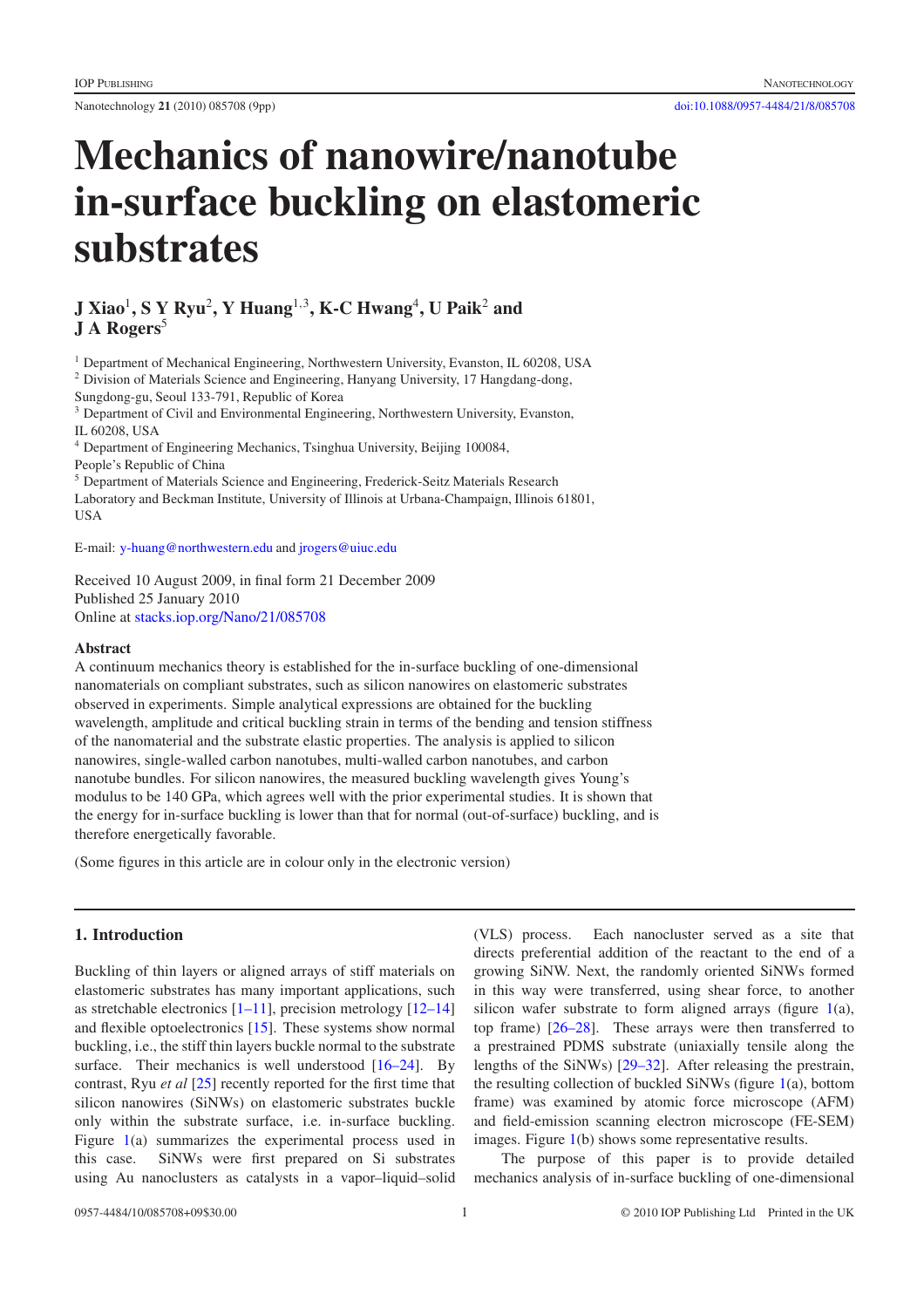<span id="page-1-0"></span>

**Figure 1.** (a) Schematic diagram of the process to form laterally (in-surface) buckled, wavy SiNWs on PDMS substrates. (b) AFM (left) and FE-SEM (right) images of laterally buckled SiNWs on PDMS substrates.

nanomaterials (e.g., nanowires, nanotubes) on elastomeric substrates. Similar to normal buckling [\[33\]](#page-7-7), in-surface buckling may occur when nanowires and nanotubes are sufficiently thin (e.g.,  $\langle 100 \text{ nm} \rangle$ ). For pure elastic deformation, mechanics analysis can be applied down to ∼10 atomic spacing [\[34,](#page-7-8) [35\]](#page-7-9), i.e., when the characteristic length of deformation is as small as ∼10 atomic spacings, which correspond to 2 and 0.5 nm radii for SiNWs and carbon nanotubes, respectively. Similar to the study of normal buckling of stiff thin films and single-walled carbon nanotubes (SWNTs) on compliant substrates [\[16,](#page-7-3) [19–24\]](#page-7-10), the mechanics analysis for in-surface buckling in section [2](#page-1-1) gives analytically the total energy of the system, which consists of the bending energy  $U_b$  and membrane energy  $U_m$  in the stiff beam, and strain energy  $U_S$  in the substrate. The buckling wavelength and amplitude are then obtained analytically by minimizing the total energy. This is applied to SiNWs, SWNTs, multi-walled carbon nanotubes (MWNTs), and carbon nanotube bundles in sections [3–](#page-3-0)[6,](#page-5-0) respectively. These systems may find various applications [\[36–39\]](#page-7-11) since SiNWs and carbon nanotubes have superior and unique properties  $[40-45]$ .

As to be shown in sections [3](#page-3-0)[–6,](#page-5-0) in-surface buckling gives lower total energy than normal buckling for SiNWs, SWNTs, MWNTs and carbon nanotube bundles, and is therefore energetically favorable. This explains the experimentally observed in-surface buckling of SiNWs [\[25\]](#page-7-4), but not normal buckling of SWNTs [\[14\]](#page-7-13). The latter is because the SWNT radius (∼1 nm) is comparable to or even smaller than the roughness of the PDMS surface (∼1 nm), which prevents insurface buckling of SWNTs. The surface roughness, however, is much smaller than the radius of SiNWs (∼50 nm), and therefore cannot prevent in-surface buckling.

# <span id="page-1-1"></span>**2. Mechanics of in-surface buckling of stiff beams on a compliant substrate**

Let *EI* and *EA* denote the bending and tension stiffness of a stiff beam on the surface of a compliant substrate, respectively. The lateral deflection  $v$  within the substrate surface of the buckled beam can be described by a sinusoidal form  $v =$  $v_{\text{max}} \cos kx$ , where the coordinate x is along the beam axis,  $v_{\text{max}}$  is the buckling amplitude, and the wavevector  $k$  is related to the wavelength  $\lambda$  by  $k = 2\pi/\lambda$ . The bending energy per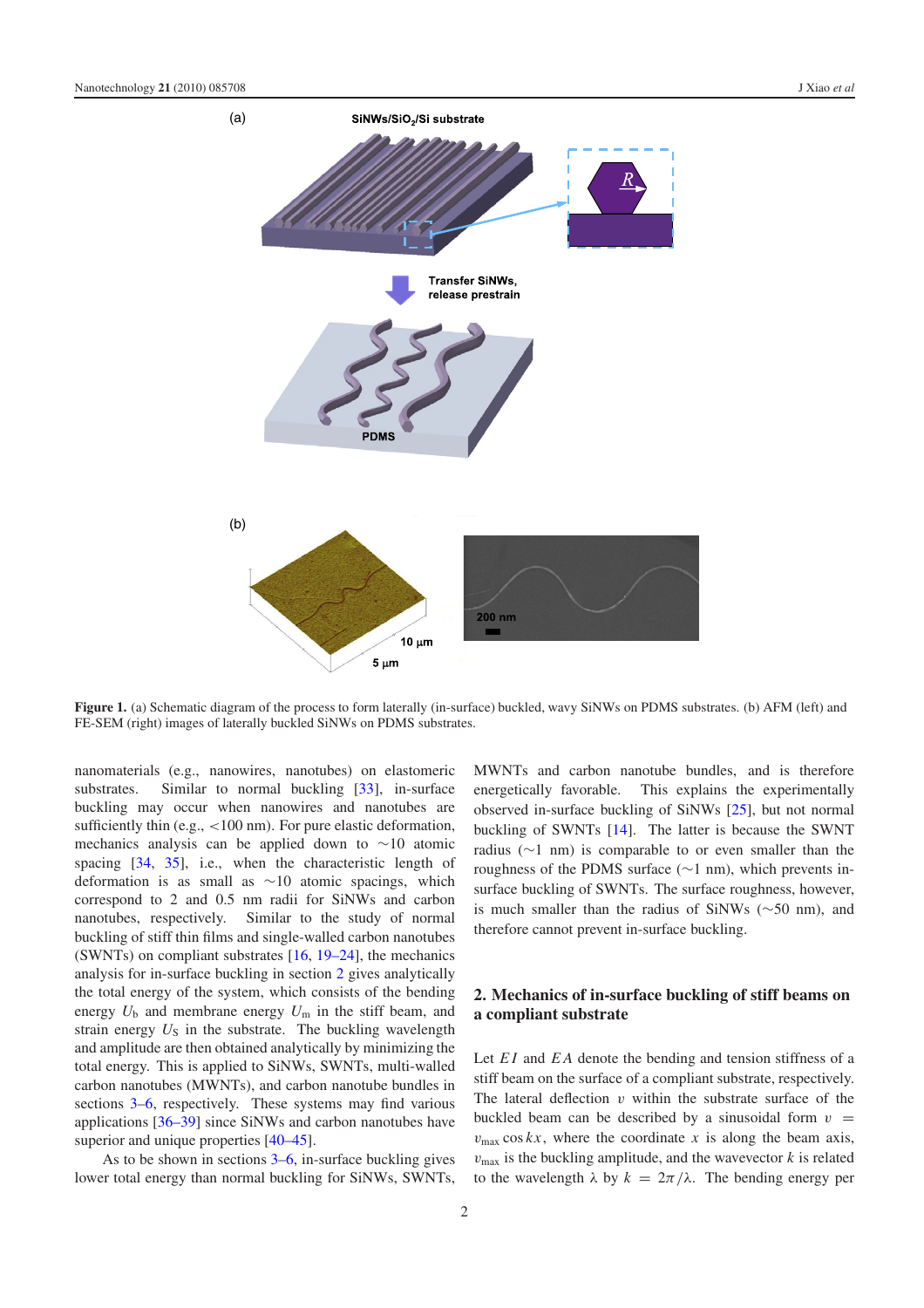unit length of the buckled beam is obtained as

$$
U_{\rm b} = \frac{1}{\lambda} \int_0^{\lambda} \frac{1}{2} EI \left( \frac{d^2 v}{dx^2} \right)^2 dx = \frac{EI}{4} v_{\rm max}^2 k^4.
$$
 (1)

The membrane strain in the beam is given in terms of the lateral deflection *v* and axial displacement *u* by  $\varepsilon_m$  =  $du/dx + (dv/dx)^2/2$ . The shear stress at the beam/substrate interface is negligible since Young's modulus for the beam (e.g., ∼140 GPa for SiNWs and 1.25 TPa for SWNTs) [\[14,](#page-7-13) [25\]](#page-7-4) is several orders of magnitude larger than that for the substrate (e.g., ∼2 MPa at room temperature) [\[46\]](#page-8-0). Force equilibrium then requires a constant membrane force (and a constant membrane strain) in the buckled beam, which gives the axial displacement  $u = kv_{\text{max}}^2 \sin(2kx)/8 - \varepsilon_{\text{pre}}x$ , where  $-\varepsilon_{\text{pre}}$  is the compressive strain in the beam due to the relaxation of prestrain applied to the substrate. The membrane strain is  $\varepsilon_{\rm m} = k^2 v_{\rm max}^2/4 - \varepsilon_{\rm pre}$ , which then gives the membrane energy in the beam

$$
U_{\rm m} = \frac{1}{\lambda} \int_0^{\lambda} \frac{1}{2} E A \varepsilon_{\rm m}^2 dx = \frac{E A}{2} \left( \frac{k^2 v_{\rm max}^2}{4} - \varepsilon_{\rm pre} \right)^2.
$$
 (2)

The lateral force (per unit length) on the beam due to buckling, which is needed to calculate the energy in the substrate next, is obtained from beam theory  $[47]$  as  $T =$  $E I d^4 v / dx^4 - E A \varepsilon_m d^2 v / dx^2 = -P \cos kx$ , where  $P =$  $-E A v_{\text{max}} k^2 (k^2 v_{\text{max}}^2/4 - \varepsilon_{\text{pre}}) - E I v_{\text{max}} k^4.$ 

The substrate is modeled as a semi-infinite solid since its thickness is much larger than the buckling wavelength of the beams. Let  $E<sub>S</sub>$  denote Young's modulus for the poly(dimethylsiloxane) (PDMS) substrate in figure [1,](#page-1-0) and  $v_S$ Poisson's ratio. The substrate surface is traction-free except for the stripe underneath the beam, which has width  $2w$  and is along the *x* direction. The shear stress traction in this region due to beam buckling is the average of the lateral force  $P \cos kx$  over the width, i.e.,  $P \cos kx/(2w)$ . For a point  $(x, y)$  on the substrate surface  $(x$  is along the beam axis), the lateral displacement (along the *y* direction) induced by a unit lateral point force (also along the *y* direction) at  $(\xi, \psi)$  on the surface of the semi-infinite solid is given by  $[(1 - \nu_s)(x - \xi)^2 + (y - \psi)^2]/[(1 - \nu_s)\pi \bar{E}_s \rho^3]$  [\[48\]](#page-8-2), where  $\bar{E}_\text{S}$  =  $E_\text{S}/(1 - v_\text{S}^2)$  is the plane-strain modulus of the substrate, and  $\rho = \sqrt{(x - \xi)^2 + (y - \psi)^2}$ . For the lateral stress traction *P* cos  $kx/(2w)$  over the width 2w, the lateral displacement (along the *y* direction) on the surface can be obtained by integrating the above function as  $v_{sub}$  =  $P \cos kx \int_{-w}^{w} [(1 - v_{\rm S})K_0(k|y - \psi|) + v_{\rm S}k|y - \psi|K_1(k|y - \psi|)]$  $\psi$ |)] d $\psi$ /[ $\pi \bar{E}_S w(1 - v_S)$ ], where  $K_0$  and  $K_1$  are modified Bessel functions of the second kind [\[49\]](#page-8-3). For the buckling wavelength much larger than the width (i.e.,  $kw \ll 1$ ), the modified Bessel functions can be approximated by their asymptotic expansions,  $K_0(k|y - \psi|) \approx -\ln(k|y - \psi|/2)$  – *γ* and  $K_1(k|y - ψ|) = 1/(k|y - ψ|)$ , where  $γ = 0.577$ is Euler's constant [\[49\]](#page-8-3). The lateral displacement (along the *y* direction) on the surface then becomes  $v_{sub}$  =  $P \cos kx \{2w[(1 - v_S)^{-1} + \ln 2 - \gamma] - (w + y)\ln(k|w + y|)$  $-(w - y) \ln(k|w - y|)/(\pi \bar{E}_S w)$ . The strain energy in the substrate (per unit length) is obtained via the divergence theorem as

<span id="page-2-3"></span>
$$
U_{\rm S} = \frac{k}{2\pi} \int_0^{\frac{2\pi}{k}} \int_{-w}^w \frac{1}{2} \frac{P \cos(kx)}{2w} v_{\rm sub} \, \mathrm{d}y \, \mathrm{d}x
$$
  
= 
$$
\frac{P^2}{4\pi \bar{E}_{\rm S}} \left( \frac{3 - v_{\rm S}}{1 - v_{\rm S}} - 2\gamma - 2 \ln k w \right).
$$
 (3)

The total potential energy  $\Pi_{tot}$  (per unit length) of the system is obtained as

$$
\Pi_{\text{tot}} = U_{\text{b}} + U_{\text{m}} + U_{\text{S}} - \frac{1}{\lambda} \int_{0}^{\lambda} \int_{-w}^{w} \frac{P \cos kx}{2w} \times (v_{\text{sub}} - v_{\text{max}} \cos kx) \, dx \, dy
$$
\n
$$
= \frac{EI}{4} v_{\text{max}}^2 k^4 + \frac{EA}{2} \left( \frac{k^2 v_{\text{max}}^2}{4} - \varepsilon_{\text{pre}} \right)^2 + \frac{1}{2} P v_{\text{max}}
$$
\n
$$
- \frac{P^2}{4\pi \bar{E}_{\text{S}}} \left( \frac{3 - v_{\text{S}}}{1 - v_{\text{S}}} - 2\gamma - 2 \ln kw \right), \tag{4}
$$

<span id="page-2-0"></span>where the integration represents the work across the beam/substrate interface. The minimization of  $\Pi_{\text{tot}}$  with respect to  $v_{\text{max}}$  and  $k$  gives the following equations to determine the buckling wavevector and amplitude,

<span id="page-2-1"></span>
$$
\left(\frac{EI}{\bar{E}_{\rm S}}\right)^{1/4} k = \left[\frac{2\pi \left(\frac{1}{1-\nu_{\rm S}} - \gamma - \ln kw\right)}{\left(\frac{3-\nu_{\rm S}}{1-\nu_{\rm S}} - 2\gamma - 2\ln kw\right)^2}\right]^{1/4},\qquad(5)
$$

$$
v_{\rm max} = \frac{2}{k} \sqrt{\varepsilon_{\rm pre} - \varepsilon_{\rm c}},\qquad(6)
$$

where  $\varepsilon_c = \{EIk^4 + \pi \bar{E}_S[(3 - \nu_S)(1 - \nu_S)^{-1} - 2\gamma - 2\ln \}$  $kw]$ <sup>-1</sup>}/(*EAk*<sup>2</sup>) is the critical buckling strain of a stiff beam on a compliant substrate. The beam buckles once the prestrain  $\varepsilon_{\text{pre}}$  reaches  $\varepsilon_{\text{c}}$ , and the buckling amplitude then increases with the prestrain.

<span id="page-2-2"></span>The right-hand side of equation [\(5\)](#page-2-0) is essentially a constant because both logarithmic and one-fourth power functions change very slowly with *k*w. For a nearly incompressible substrate such as PDMS,  $v_S \approx 1/2$ , this constant is approximately  $5/7$  (error on the order of  $1\%$ ) such that the wavevector  $k$  and wavelength  $\lambda$  are given by

$$
k = \frac{5}{7} \left( \frac{\bar{E}_\text{S}}{EI} \right)^{1/4}, \qquad \lambda = \frac{14\pi}{5} \left( \frac{EI}{\bar{E}_\text{S}} \right)^{1/4}.
$$
 (7)

The wavelength is governed by the ratio of beam bending stiffness to substrate elastic modulus, and is independent of the prestrain  $\varepsilon_{pre}$ . This provides experimentally simple routes to measure the linear elastic modulus of nanomaterials, including nanowires and nanotubes.

The bending stiffness *E I* of SiNW, SWNT, MWNT and carbon nanotube bundles is substituted into equations [\(6\)](#page-2-1) and [\(7\)](#page-2-2) to determine the buckling amplitude and wavelength for each nanomaterial in the following sections. In addition, the maximum strains in the buckled nanomaterials are also obtained.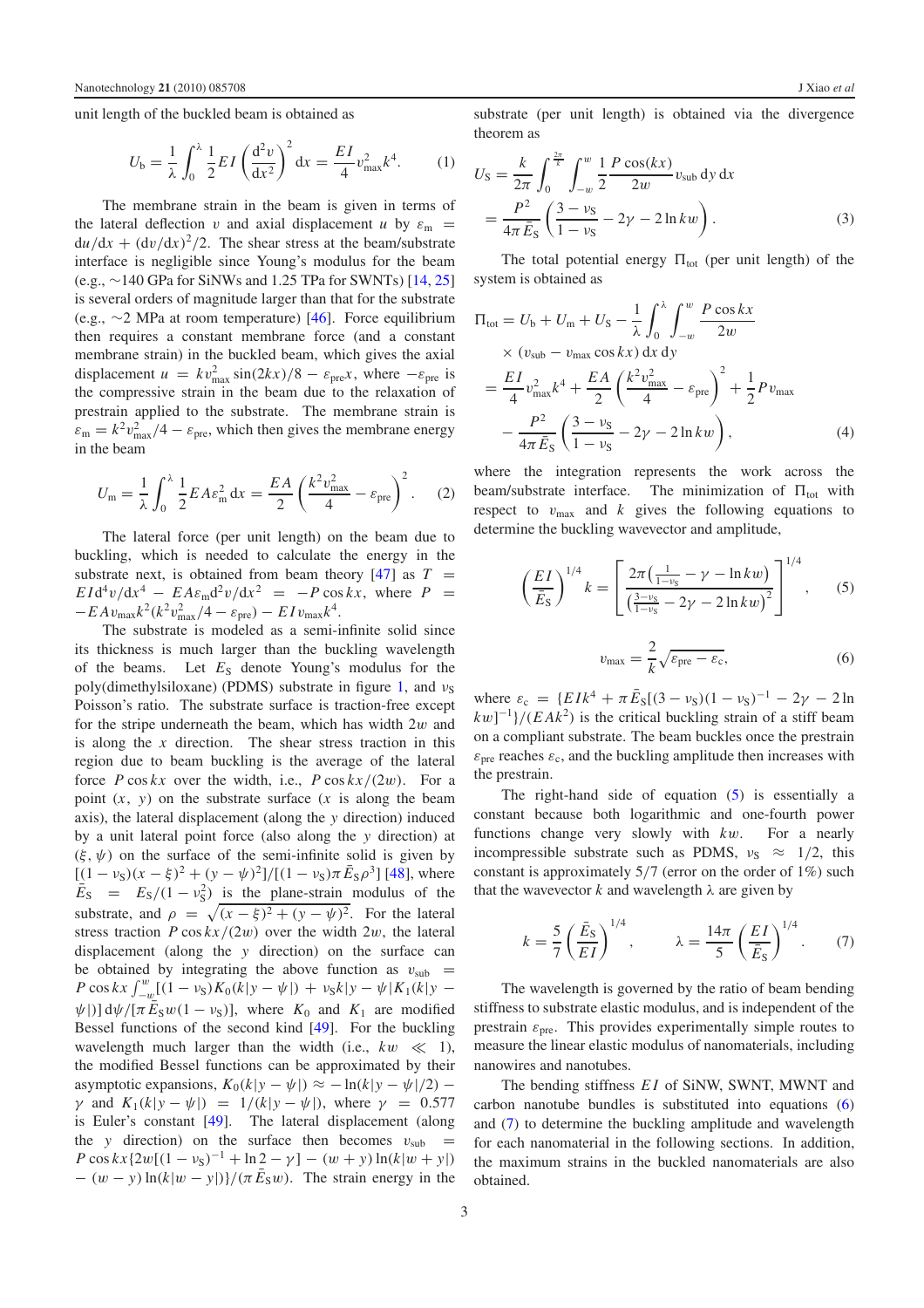#### <span id="page-3-0"></span>**3. In-surface buckling of silicon nanowires on a PDMS substrate**

A SiNW has a hexagonal cross section with radius *R*, as shown in figure  $1(a)$  $1(a)$  [\[50\]](#page-8-4). Its moment of inertia and cross sectional in figure 1(a) [50]. Its moment of inertia and cross sectional<br>area are  $I_{\text{SiNW}} = (5\sqrt{3}/16)R^4$  and  $A_{\text{SiNW}} = (3\sqrt{3}/2)R^2$ , respectively. It has one side in contact with the substrate surface, thus the width of the contact region  $2w_{\text{SiNW}} = R$ . The wavelength in equation [\(7\)](#page-2-2) then becomes  $\left($  <1% error)

<span id="page-3-1"></span>
$$
\lambda_{\text{SINW}} = \frac{12\pi R}{5} \left(\frac{E_{\text{SINW}}}{\bar{E}_{\text{S}}}\right)^{1/4},\tag{8}
$$

which is linearly proportional to the SiNW radius *R*, and to the 1/4 power of the SiNW to substrate moduli ratio. It is two orders of magnitude larger than the SiNW radius since  $E_{\text{SiNW}}$  is 5 orders of magnitude higher than the PDMS modulus, which justifies modeling SiNWs as beams. The buckling amplitude is obtained from equation [\(6\)](#page-2-1) by substituting wavenumber *k* with  $2\pi/\lambda_{\text{SiNW}}$  as

$$
(v_{\text{max}})_{\text{SiNW}} = \frac{12R}{5} \left(\frac{E_{\text{SiNW}}}{\bar{E}_{\text{S}}}\right)^{1/4} \sqrt{\varepsilon_{\text{pre}} - (\varepsilon_{\text{c}})_{\text{SiNW}}}
$$

$$
= \frac{\lambda_{\text{SiNW}}}{\pi} \sqrt{\varepsilon_{\text{pre}} - (\varepsilon_{\text{c}})_{\text{SiNW}}},
$$
(9)

which is linearly proportional to the buckling wavelength, and increases with the prestrain, where the critical buckling strain  $(\varepsilon_c)_{\text{SiNW}} \approx 0.3(\bar{E}_\text{S}/E_{\text{SiNW}})^{1/2}.$ 

Equation [\(8\)](#page-3-1) can be rewritten as  $E_{\text{SiNW}} = \bar{E}_{\text{S}}[5\lambda_{\text{SiNW}}/(12$  $(\pi R)^4$  to estimate Young's modulus for SiNW from the measured wavelengths and radii of buckled SiNWs. Detailed experimental procedures can be found in [\[25\]](#page-7-4). For the PDMS Young's modulus  $E_S = 2$  MPa (room temperature) [\[46\]](#page-8-0) and Poisson's ratio  $v_S = 0.5$ , figure [2\(](#page-3-2)a) yields Young's modulus for SiNW  $E_{\text{SiNW}} = 140 \text{ GPa}$ , which agrees well with prior values reported for SiNW [\[51–53\]](#page-8-5). The buckling amplitude given by equation [\(8\)](#page-3-1) also agrees well with experiments, as shown in figure [2\(](#page-3-2)b), where the prestrain is 27% calculated from the measured contour length  $\lambda_{\text{contour}}$  and buckling wavelength λ via  $\varepsilon_{pre} = \ln(\lambda_{contour}/\lambda)$  [\[21\]](#page-7-14).

The maximum strain in SiNW is the sum of the membrane strain  $\varepsilon_{\rm m} = k^2 v_{\rm max}^2/4 - \varepsilon_{\rm pre} = -(\varepsilon_{\rm c})_{\rm SiNW}$  and bending strain  $\varepsilon_{\rm b} = (d^2v/dx^2)R = -(5/3)\sqrt{(10/3)(\varepsilon_{\rm c})_{\rm SiNW}[\varepsilon_{\rm pre}-(\varepsilon_{\rm c})_{\rm SiNW}]}$ . Its magnitude is

$$
\varepsilon_{\text{max}} = (\varepsilon_{\text{c}})_{\text{SiNW}} + \frac{5}{3} \sqrt{\frac{10}{3} (\varepsilon_{\text{c}})_{\text{SiNW}} [\varepsilon_{\text{pre}} - (\varepsilon_{\text{c}})_{\text{SiNW}}]}
$$
  
\n
$$
\approx 3 \sqrt{(\varepsilon_{\text{c}})_{\text{SiNW}} \varepsilon_{\text{pre}}},
$$
\n(10)

because the critical buckling strain  $(\varepsilon_c)_{\text{SiNW}} \approx 0.3(\bar{E}_S)$  $E_{\text{SiNW}}$ )<sup>1/2</sup> (0.13% for SiNWs on PDMS) is negligible as compared to the prestrain  $\varepsilon_{pre}$ . For  $\varepsilon_{pre} = 5\%$ , 10% and 27%, the maximum strain in SiNW is 2.6%, 3.6% and 5.9%, respectively, which is less than the yield strain (strength to modulus ratio) of 6.4% for SiNW [\[54\]](#page-8-6).

Rather than normal buckling, SiNWs buckle within the surface of PDMS in the experiments because the in-surface buckling mode gives lower potential energy. For  $\varepsilon_{\text{pre}} = 27\%$  as in experiments, figure  $2(c)$  $2(c)$  shows that the potential energy for

<span id="page-3-2"></span>

**Figure 2.** In-surface buckling of SiNWs on PDMS substrates. (a) Buckling wavelength versus SiNW radius. (b) Buckling amplitude versus SiNW radius. (c) Energy difference between normal and in-surface buckling, and the adhesion energy between SiNWs and PDMS, versus SiNW radius.

normal buckling [\[20\]](#page-7-15) is larger than that in equation [\(4\)](#page-2-3) for insurface buckling, and their difference increases rapidly with the SiNW radius. This explains the experimentally observed in-surface buckling of SiNWs. For comparison, figure [2\(](#page-3-2)c) also shows the adhesion energy (energy per unit length) between SiNWs and PDMS, which is the work of adhesion (energy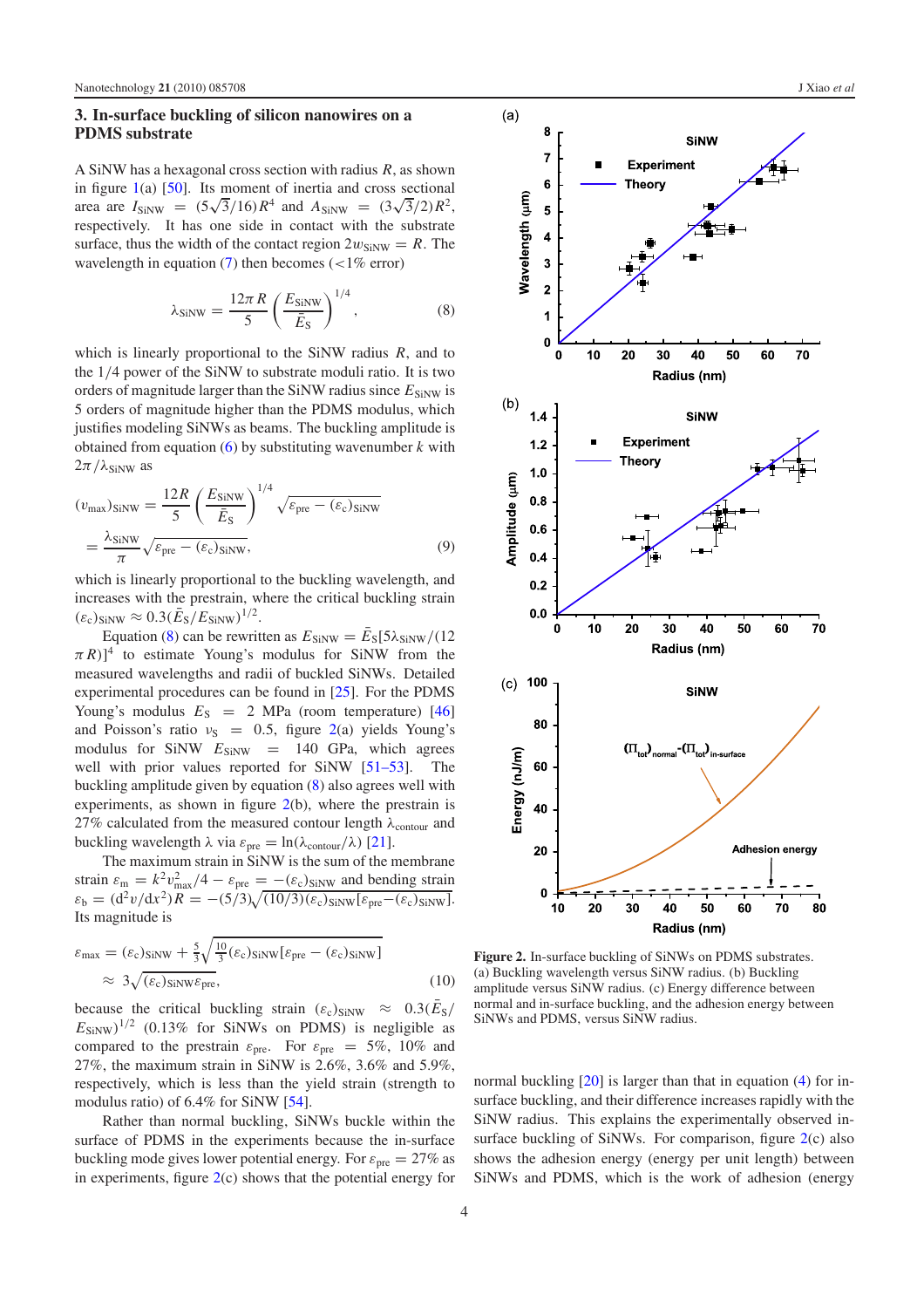per unit area), 50.6 mJ m<sup>-2</sup> [\[26\]](#page-7-5), multiplied by the contact width. The energy difference between normal and in-surface buckling is much larger than the adhesion energy, particularly at relatively large radius.

#### **4. In-surface buckling of single-walled carbon nanotubes on a PDMS substrate**

A SWNT of radius *R* has the bending stiffness  $E_{\text{CNT}}I$  =  $\pi E_{\text{CNT}} t R^3$  and tension stiffness  $E_{\text{CNT}} A = 2\pi E_{\text{CNT}} t R$ , where Young's modulus and the thickness of SWNT appear together, and  $E_{\text{CNT}}t = 0.42$  TPa nm [\[14\]](#page-7-13). The width 2w of the contact region between the SWNT and PDMS substrate is 2*R* [\[20\]](#page-7-15). By substituting the bending stiffness *E I* in equation [\(7\)](#page-2-2) with that of SWNT  $E_{\text{CNT}}I = \pi E_{\text{CNT}} t R^3$ , the wavelength in equation [\(7\)](#page-2-2) becomes

$$
\lambda_{\text{SWNT}} = \frac{14\pi}{5} \left( \frac{\pi E_{\text{CNT}} t R^3}{\bar{E}_\text{S}} \right)^{1/4},\tag{11}
$$

which is about 5% larger than the wavelength for normal buckling of SWNTs [\[20\]](#page-7-15). The wavelength is proportional to  $R^{3/4}$ , and is shown in figure [3\(](#page-4-0)a) for  $E_S = 2$  MPa and  $v_S =$ 0.5. The buckling amplitude is obtained from equation [\(6\)](#page-2-1) by substituting wavenumber *k* with  $2\pi/\lambda_{\text{SWNT}}$  as

$$
(v_{\text{max}})_{\text{SWNT}} = \frac{14}{5} \left( \frac{\pi E_{\text{CNT}} t R^3}{\bar{E}_{\text{S}}} \right)^{1/4} \sqrt{\varepsilon_{\text{pre}} - (\varepsilon_{\text{c}})_{\text{SWNT}}}
$$

$$
= \frac{\lambda_{\text{SWNT}}}{\pi} \sqrt{\varepsilon_{\text{pre}} - (\varepsilon_{\text{c}})_{\text{SWNT}}},
$$
(12)

which is also linearly proportional to the buckling wavelength, and increases with the prestrain, where the critical buckling strain  $(\varepsilon_c)_{\text{SWNT}} = \alpha \{1 + 4\pi [5 - 2\gamma - 2 \ln(5/7) - \ln \alpha]^{-1}\}/4,$ and  $\alpha = \sqrt{\bar{E}_S R / (\pi E_{\text{CNT}} t)}$ . The amplitude is shown in figure [3\(](#page-4-0)b) for the prestrain  $\varepsilon_{pre} = 5\%$ .

The maximum strain in SWNT is the sum of membrane strain  $\varepsilon_{\rm m} = k^2 v_{\rm max}^2/4 - \varepsilon_{\rm pre} = -(\varepsilon_{\rm c})_{\rm SWNT}$  and bending strain  $\varepsilon_b = (d^2v/dx^2)R = -(10/7)[\bar{E}_S R/(\pi E_{\text{CNT}}t)]^{\frac{1}{4}}$  $\sqrt{\varepsilon_{\text{pre}} - (\varepsilon_{\text{c}})_{\text{SWNT}}}$ . Its magnitude is

$$
\varepsilon_{\text{max}} = (\varepsilon_{\text{c}})_{\text{SWNT}} + \frac{10}{7} \left( \frac{\bar{E}_{\text{S}} R}{\pi E_{\text{CNT}} t} \right)^{\frac{1}{4}} \sqrt{\varepsilon_{\text{pre}} - (\varepsilon_{\text{c}})_{\text{SWNT}}}
$$

$$
\approx \frac{10}{7} \left( \frac{\bar{E}_{\text{S}} R}{\pi E_{\text{CNT}} t} \right)^{\frac{1}{4}} \sqrt{\varepsilon_{\text{pre}}},\tag{13}
$$

where the critical buckling strain  $(\varepsilon_c)_{\text{SWNT}}$  is only 0.06% for the (10, 10) SWNT on PDMS. For  $\varepsilon_{pre} = 5\%$ , 10% and 27%, the maximum strain in SWNT is 1.1%, 1.6% and 2.6%, respectively.

For  $\varepsilon_{pre} = 5\%$ , as in the experiments of SWNT buckling on PDMS substrate  $[14]$ , figure  $3(c)$  $3(c)$  shows that the potential energy for normal buckling is larger than that in equation [\(4\)](#page-2-3) for in-surface buckling. However, their difference is much smaller than the adhesion energy (energy per unit length) between SWNTs and PDMS. The surface roughness of PDMS is comparable to or even larger than the SWNT radius (∼1 nm), thereby giving rise to the possibility that this roughness can prevent the in-surface buckling mode [\[25\]](#page-7-4).

<span id="page-4-0"></span>

**Figure 3.** In-surface buckling of SWNTs on PDMS substrates. (a) Buckling wavelength versus SWNT radius. (b) Buckling amplitude versus SWNT radius. (c) Energy difference between normal and in-surface buckling, and the adhesion energy between SWNTs and PDMS, versus SWNT radius.

# **5. In-surface buckling of multi-walled carbon nanotubes on a PDMS substrate**

For a *n*-wall MWNT with innermost wall radius  $R_{in}$  and interwall spacing  $\sigma = 0.34$  nm, its bending stiffness and tension stiffness are  $(E_{\text{CNT}} I)_{\text{multi}} = \pi E_{\text{CNT}} t R_{\text{in}}^3 n [1 + 3(n-1)\sigma/(2$  $R_{\text{in}}$ ) +  $(n-1)(2n-1)\sigma^2/(2R_{\text{in}}^2)$  +  $n(n-1)^2\sigma^3/(4R_{\text{in}}^3)$ ]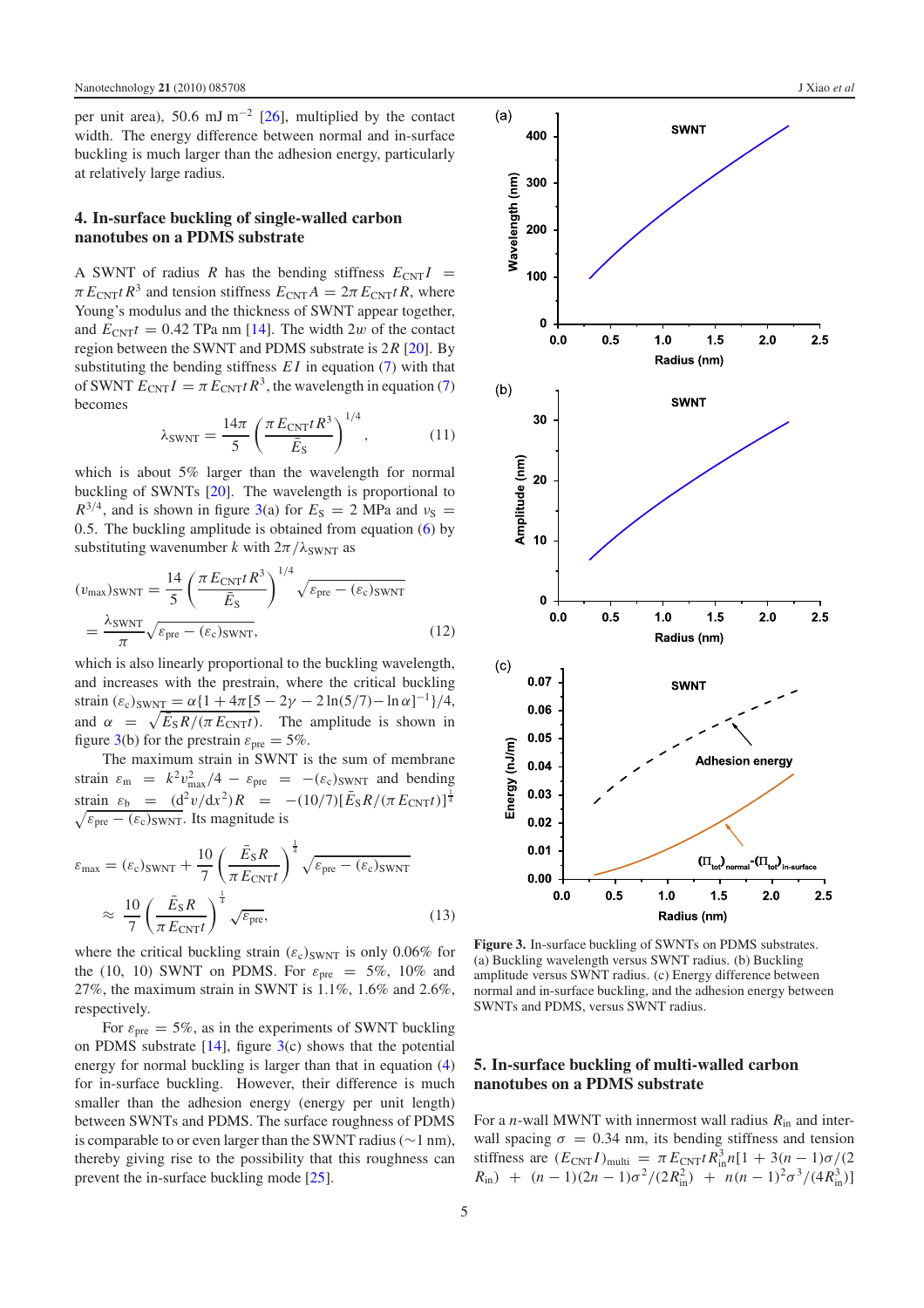<span id="page-5-2"></span>and  $(E_{\text{CNT}}A)_{\text{multi}} = 2\pi E_{\text{CNT}}t R_{\text{in}}n[1 + (n-1)\sigma/(2R_{\text{in}})],$ respectively  $[20]$ . The width 2w of the contact region between MWNT and substrate is  $2R_{\text{out}}$ , where  $R_{\text{out}} = R_{\text{in}} + (n-1)\sigma$  is the outermost wall radius. The wavelength of buckled MWNTs is obtained from equation [\(7\)](#page-2-2) by substituting the bending stiffness  $EI$  with  $(E_{\text{CNT}}I)_{\text{multi}}$  for MWNTs, and is given by

$$
\lambda_{\text{MWNT}} = \frac{14\pi}{5} \left[ \frac{(E_{\text{CNT}} I)_{\text{multi}}}{\bar{E}_{\text{S}}} \right]^{1/4}.
$$
 (14)

The wavelength is shown versus the number of walls *n* by dots in figure [4\(](#page-5-1)a) for (10, 10) SWNT ( $R_{\text{in}} = 0.69$  nm) as the innermost wall,  $E_{\text{CNT}}t = 0.42$  TPa nm,  $E_S = 2$  MPa, and  $v_S = 0.5$ . For  $n \gg 1$ , the wavelength becomes  $\lambda_{\text{MWNT}} \approx (7\pi/5) [\pi E_{\text{CNT}} t \sigma^3/(4\bar{E}_{\text{S}})]^{1/4} (2n-1+2R_{\text{in}}/\sigma),$ which increases linearly with the number of walls, and agrees well with the solution in figure  $4(a)$  $4(a)$ . This linear relation results from the wavelength in equation [\(14\)](#page-5-2) scaling with  $(E_{\text{CNT}} I)^{1/4}_{\text{mul}}$ multi and the bending stiffness  $(E_{\text{CNT}} I)_{\text{multi}}$  scaling with  $n^4$  for large *n*.

<span id="page-5-3"></span>The buckling amplitude of MWNTs is obtained from equation [\(6\)](#page-2-1) by substituting wavenumber *k* with  $2\pi/\lambda_{\text{MWNT}}$  as

$$
(v_{\text{max}})_{\text{MWNT}} = \frac{14}{5} \left[ \frac{(E_{\text{CNT}} I)_{\text{multi}}}{\bar{E}_{\text{S}}} \right]^{1/4} \sqrt{\varepsilon_{\text{pre}} - (\varepsilon_{\text{c}})_{\text{MWNT}}} = \frac{\lambda_{\text{MWNT}}}{\pi} \sqrt{\varepsilon_{\text{pre}} - (\varepsilon_{\text{c}})_{\text{MWNT}}},
$$
(15)

where the critical buckling strain  $(\varepsilon_c)_{\text{MWNT}} = \alpha_{\text{multi}}^{(1)}\{1 + \alpha_c^{(2)}\}$  $4\pi [5 - 2\gamma - 2\ln(5/7) - \ln \alpha_{\text{multi}}^{(2)}]^{-1}]/2$ ,  $\alpha_{\text{multi}}^{(1)}$  =  $\sqrt{\bar{E}_{\text{S}}(E_{\text{CNT}}I)_{\text{multi}}}/(E_{\text{CNT}}A)_{\text{multi}}$  and  $\alpha_{\text{multi}}^{(2)}$  =  $R_0^2$  $\sqrt{E_S/E_{\text{CNT}}I}$ <sub>multi</sub>. Contra *I*<sub>nulti</sub> and  $\alpha_{\text{multi}}$  -  $\alpha_{\text{out}}$ <br> $\sqrt{E_S/(E_{\text{CNT}}I)}$ <sub>multi</sub>. The critical buckling strain decreases as *n* increases, from 0.061% for *n* = 1 to 0.044% for  $n \geqslant 4$ . The amplitude is shown versus the number of walls *n* in figure [4\(](#page-5-1)b) for the prestrain  $\varepsilon_{pre}$ 5%. For  $n \gg 1$ , the amplitude becomes  $v_{\text{max}}$  $(7/5)[π E<sub>CNT</sub> tσ<sup>3</sup>/(4E<sub>S</sub>)]<sup>1/4</sup>(2n − 1 + 2R<sub>in</sub>/σ)√ε<sub>pre</sub> − ε<sub>c</sub>,$ which is also linear with  $n$ , and agrees well with the solution in figure [4\(](#page-5-1)b). This linearity is because the buckling amplitude in equation [\(15\)](#page-5-3) is linearly proportional to the buckling wavelength.

For prestrain  $\varepsilon_{pre}$  = 5% and (10, 10) SWNT ( $R_{in}$  = 0.69 nm) as the innermost wall, figure  $4(c)$  $4(c)$  shows that the potential energy for normal buckling of a MWNT is larger than that for in-surface buckling. Their difference is smaller than the adhesion energy (energy per unit length) between MWNTs and PDMS for the number of walls  $n \leq 7$ , and becomes larger than the adhesion energy for  $n > 8$ , as shown in figure [4\(](#page-5-1)c). This is because van der Waals interaction is negligible for two atoms of distance larger than 1 nm, so only the outmost two walls of a MWNT have contributions to the adhesion energy. On the other hand, the energy difference between two buckling modes is proportional to the bending stiffness  $(E_{\text{CNT}} I)_{\text{multi}}$  of the MWNT, which is proportional to the number of walls *n* to the 4th power. Therefore, when the number of walls *n* increases, the energy difference between normal and in-surface buckling increases much faster than the adhesion energy. Furthermore, diameters of MWNTs of large number of walls are significantly

<span id="page-5-1"></span>

**Figure 4.** In-surface buckling of MWNTs on PDMS substrates. (a) Buckling wavelength versus number of walls. (b) Buckling amplitude versus number of walls. (c) Energy difference between normal and in-surface buckling, and the adhesion energy between MWNTs and PDMS, versus the number of walls of MWNTs.

<span id="page-5-0"></span>larger than the surface roughness of PDMS (∼1 nm), and observing in-surface buckling of MWNTs in experiment could be possible.

#### **6. In-surface buckling of carbon nanotube bundles on a PDMS substrate**

A representative carbon nanotube bundle has 7 SWNTs of equal radius *R* forming a hexagon (one being at the center),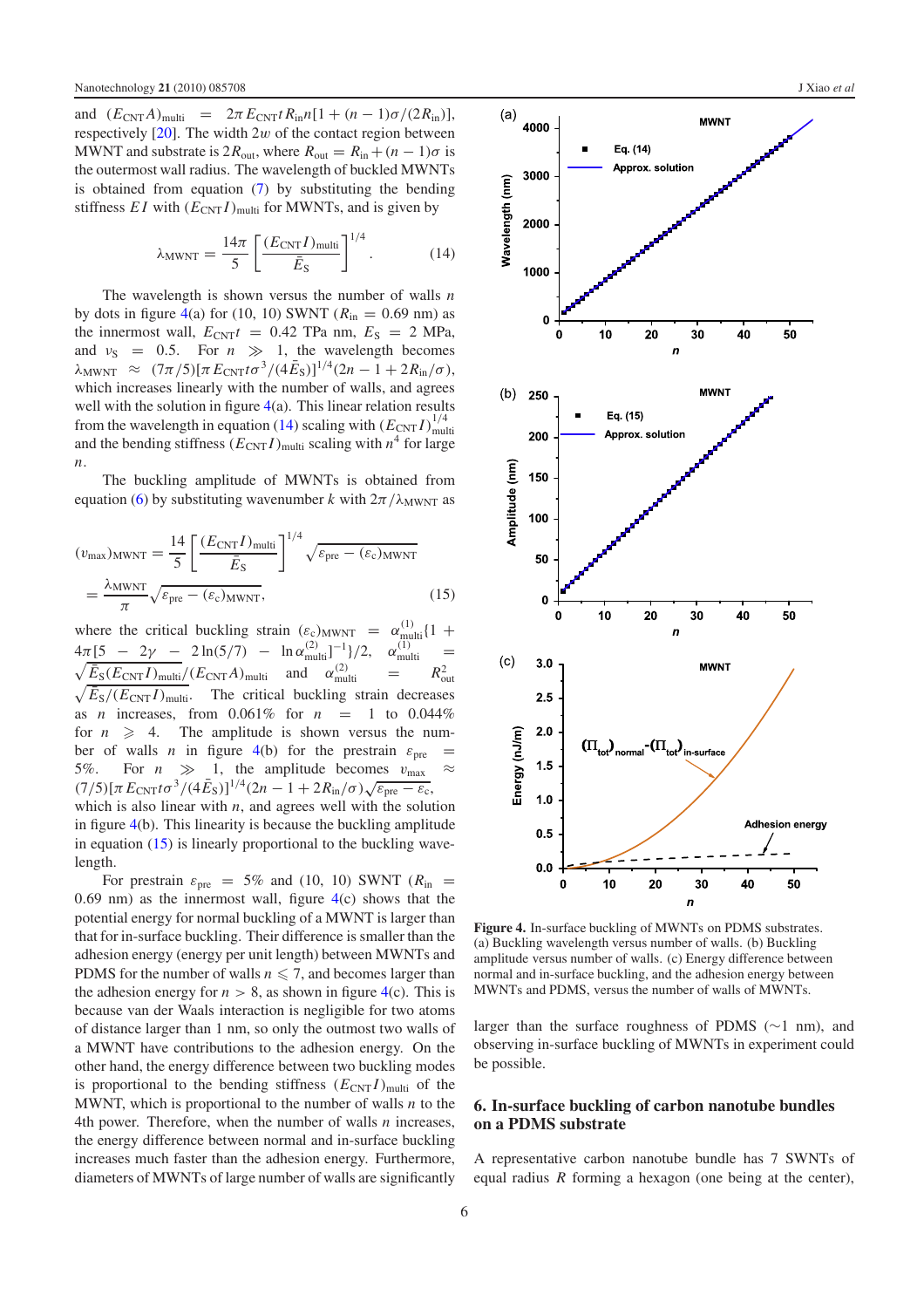<span id="page-6-0"></span>

**Figure 5.** In-surface buckling of SWNT bundles on PDMS substrates. (a) Schematic illustration of a SWNT bundle. (b) Buckling wavelength versus SWNT radius. (c) Buckling amplitude versus SWNT radius. (d) Energy difference between normal and in-surface buckling, and the adhesion energy between SWNT bundles and PDMS, versus the constituent SWNT radius.

as shown in figure [5\(](#page-6-0)a) [\[20\]](#page-7-15). The inter-tube spacing is  $\sigma =$ 0.34 nm. The bending stiffness and tension stiffness of the bundle are  $(E_{\text{CNT}} I)_{\text{bundle}} = \pi E_{\text{CNT}} t R^3 [7 + 6(2 + \sigma/R)^2]$  and  $(E_{\text{CNT}}A)_{\text{bundle}} = 14\pi E_{\text{CNT}}tR$ , respectively [\[20\]](#page-7-15). The width  $2w$  of the contact region between the carbon nanotube bundles and the substrate is  $2R_{\text{out}}$ , where  $R_{\text{out}} = 3R + \sigma$  is the outer radius of the bundle. The wavelength of carbon nanotube bundles is identical to that in equation [\(7\)](#page-2-2) except that the bending stiffness  $EI$  is changed to  $(E_{CNT}I)_{bundle}$ ,

$$
\lambda_{\text{bundle}} = \frac{14\pi}{5} \left[ \frac{(E_{\text{CNT}} I)_{\text{bundle}}}{\bar{E}_{\text{S}}} \right]^{1/4}.
$$
 (16)

The wavelength is shown versus the SWNT radius *R* in figure [5\(](#page-6-0)b), with  $E_{\text{CNT}}t = 0.42$  TPa nm,  $E_S = 2$  MPa, and  $v_S = 0.5$ . For  $R \gg \sigma$ , the wavelength becomes  $\lambda_{\text{bundle}} \approx$  $(14\pi/5)(31\pi E_{\text{CNT}}tR^3/\bar{E}_s)^{1/4}[1+6\sigma/(31R)]$ , which agrees well with the solution in figure  $5(b)$  $5(b)$ .

The buckling amplitude of carbon nanotube bundles is obtained from equation [\(6\)](#page-2-1) by substituting wavenumber *k* with  $2\pi/\lambda$ <sub>bundle</sub> as

$$
(v_{\text{max}})_{\text{bundle}} \approx \frac{14}{5} \left[ \frac{(E_{\text{CNT}} I)_{\text{bundle}}}{\bar{E}_{\text{S}}} \right]^{1/4} \sqrt{\varepsilon_{\text{pre}} - (\varepsilon_{\text{c}})_{\text{bundle}}}
$$

$$
= \frac{\lambda_{\text{bundle}}}{\pi} \sqrt{\varepsilon_{\text{pre}} - (\varepsilon_{\text{c}})_{\text{bundle}}},\tag{17}
$$

where the critical buckling strain  $(\varepsilon_c)_{\text{bundle}} = \alpha_{\text{bundle}}^{(1)} \{1 +$  $4\pi [5 - 2\gamma - 2\ln(5/7) - \ln \alpha_{\text{bundle}}^{(2)}]^{-1}]/2$ ,  $\alpha_{\text{bundle}}^{(1)} =$  $\sqrt{\bar{E}_{S}(E_{\text{CNT}} I)_{\text{bundle}}}/(E_{\text{CNT}} A)_{\text{bundle}}$  and  $\alpha_{\text{bundle}}^{(2)} = R_{\text{out}}^2$ <br>  $\sqrt{\bar{E}_{S}/(E_{\text{CNT}} I)_{\text{multi}}}.$  The critical buckling strain increases  $\sqrt{E_S/(E_{\text{CNT}}I)}$ <sub>multi</sub>. The critical buckling strain increases as *R* increases, from  $0.05\%$  for  $R = 0.5$  nm to  $0.09\%$ for  $R = 2.0$  nm. The amplitude is shown versus the SWNT radius *R* in figure [5\(](#page-6-0)c) for the prestrain  $\varepsilon_{pre}$  = 5%. For  $R \gg \sigma$ , the amplitude becomes  $v_{\text{max}}$ (14/5)(31 $\pi E_{\text{CNT}} t R^3 / \bar{E}_{\text{S}}$ )<sup>1/4</sup>[1 + 6 $\sigma$ /(31*R*)] $\sqrt{\varepsilon_{\text{pre}} - \varepsilon_{\text{c}}}$ , which agrees well with the solution in figure  $5(c)$  $5(c)$ .

Figure [5\(](#page-6-0)d) shows that the potential energy for normal buckling of a SWNT bundle is also larger than that for insurface buckling. For prestrain  $\varepsilon_{pre} = 5\%$ , their difference is smaller than the adhesion energy (per unit length) between the SWNT bundle and PDMS when the tube radius  $R < 1.3$  nm,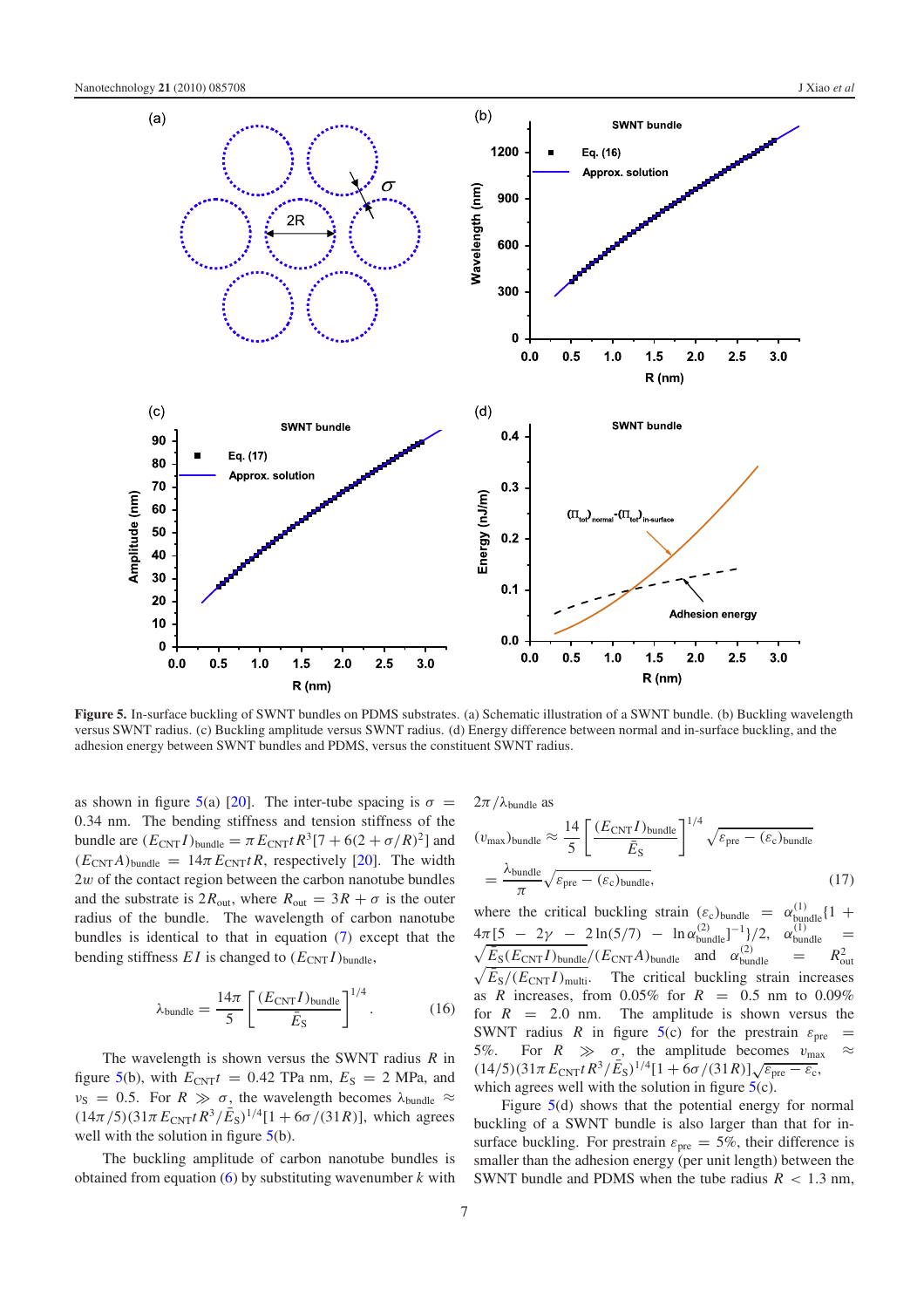and is larger than the adhesion energy when tube radius  $R >$ 1.3 nm. This is due to only the bottom two tubes of the bundle contributing to the adhesion energy.

#### **7. Conclusions**

A continuum mechanics theory is established to study insurface buckling of stiff beams on elastomeric substrates. Simple analytical expressions are obtained for the buckling wavelength, amplitude and critical buckling strain. The theory is applied to in-surface buckling of SiNWs, SWNTs, MWNTs and carbon nanotube bundles on PDMS substrates. For SiNWs, the buckling wavelength increases linearly with the radius. The measured wavelength gives Young's modulus for SiNW  $E_{\text{SiNW}} = 140 \text{ GPa}$ , which agrees well with prior values reported for SiNW. For SWNTs or carbon nanotube bundles, the in-surface buckling wavelength is proportional respectively to the SWNT radius or radius of carbon nanotubes in the bundle to the 3/4 power. For MWNTs, the in-surface buckling wavelength increases linearly with the number of walls.

The energy for in-surface buckling is lower than that for normal (out-of-surface) buckling, and is therefore energetically favorable. The reason that only normal buckling of SWNTs is observed in a previous experiment  $[14]$  is due to the rather small energy difference between normal and in-surface buckling of SWNTs and the rather small SWNT diameter (∼1 nm). For large MWNTs and SWNT bundles, it is possible to observe in-surface buckling behavior in experiment.

#### **Acknowledgments**

<span id="page-7-0"></span>The authors acknowledge the support from the National Science Foundation (DMI-0328162, ECCS-0824129), NSFC, and National Research Foundation of Korea (NRF) through a grant (K2070400000307A050000310, Global Research Laboratory (GRL) Program) provided by the Korean Ministry of Education, Science & Technology (MEST) in 2009.

#### **References**

- [1] Lacour S P, Wagner S, Huang Z Y and Suo Z 2003 *Appl. Phys. Lett.* **82** [2404–6](http://dx.doi.org/10.1063/1.1565683)
- [2] Sun Y and Rogers J A 2007 *J. Mater. Chem.* **17** [832](http://dx.doi.org/10.1039/b614793c)
- [3] Lumelsky V J, Shur M S and Wagner S 2001 *IEEE Sensors J.* **1** [41](http://dx.doi.org/10.1109/JSEN.2001.923586)
- [4] Sun Y, Choi W M, Jiang H, Huang Y Y and Rogers J A 2006 *Nat. Nanotechnol.* **1** [201](http://dx.doi.org/10.1038/nnano.2006.131)
- [5] Khang D Y, Jiang H, Huang Y and Rogers J A 2006 *Science* **[311](http://dx.doi.org/10.1126/science.1121401)** 208
- [6] Sun Y, Kumar V, Adesida I and Rogers J A 2006 *Adv. Mater.* **18** [2857](http://dx.doi.org/10.1002/adma.200600646)
- [7] Lacour S P, Jones J, Wagner S, Li T and Suo Z 2005 *Proc. IEEE* **93** [1459](http://dx.doi.org/10.1109/JPROC.2005.851502)
- [8] Lacour S P, Jones J, Suo Z and Wagner S 2004 *IEEE Electron Device Lett.* **25** [179–81](http://dx.doi.org/10.1109/LED.2004.825190)
- [9] Bowden N, Brittain S, Evans A G, Hutchinson J W and Whitesides G M 1998 *Nature* **393** [146–9](http://dx.doi.org/10.1038/30193)
- [10] Choi W M, Song J, Khang D Y, Jiang H, Huang Y Y and Rogers J A 2007 *Nano Lett.* **7** [1655–63](http://dx.doi.org/10.1021/nl0706244)
- <span id="page-7-13"></span><span id="page-7-1"></span>[11] Kim D H, Song J, Choi W M, Kim H S, Kim R H, Liu Z, Huang Y Y, Hwang K C, Zhang Y W and Rogers J A 2008 *Proc. Natl Acad. Sci. USA* **105** [18675–80](http://dx.doi.org/10.1073/pnas.0807476105)
- <span id="page-7-3"></span><span id="page-7-2"></span>[12] Stafford C M, Harrison C, Beers K L, Karim A, Amis E J, VanLandingham M R, Kim H C, Volksen W, Miller R D and Simonyi E E 2004 *Nat. Mater.* **3** [545](http://dx.doi.org/10.1038/nmat1175)
- [13] Nolte A J, Rubner M F and Cohen R E 2005 *Macromolecules* **38** [5367](http://dx.doi.org/10.1021/ma0507950)
- <span id="page-7-10"></span>[14] Khang D Y, Xiao J, Kocabas C, Maclaren S, Banks T, Jiang H, Huang Y Y and Rogers J A 2008 *Nano Lett.* **8** [124–30](http://dx.doi.org/10.1021/nl072203s) [15] Ko H C *et al* 2008 *Nature* **454** [748–53](http://dx.doi.org/10.1038/nature07113)
- <span id="page-7-15"></span><span id="page-7-14"></span>[16] Huang Z Y, Hong W and Suo Z 2005 *J. Mech. Phys. Solids* **53** [2101–18](http://dx.doi.org/10.1016/j.jmps.2005.03.007)
- [17] Huang R and Suo Z 2002 *J. Appl. Phys.* **91** [1135–42](http://dx.doi.org/10.1063/1.1427407)
- [18] Huang R and Suo Z 2002 *Int. J. Solids Struct.* **39** [1791–802](http://dx.doi.org/10.1016/S0020-7683(02)00011-2)
- [19] Jiang H, Khang D Y, Fei H, Kim H, Huang Y, Xiao J and Rogers J A 2008 *J. Mech. Phys. Solids* **56** [2585–98](http://dx.doi.org/10.1016/j.jmps.2008.03.005)
- [20] Xiao J, Jiang H, Khang D Y, Wu J, Huang Y and Rogers J A 2008 *J. Appl. Phys.* **104** [033543](http://dx.doi.org/10.1063/1.2968228)
- [21] Jiang H, Khang D Y, Song J, Sun Y G, Huang Y and Rogers J A 2007 *Proc. Natl Acad. Sci. USA* **104** [15607–12](http://dx.doi.org/10.1073/pnas.0702927104)
- <span id="page-7-4"></span>[22] Jiang H, Sun Y, Rogers J A and Huang Y Y 2007 *Appl. Phys. Lett.* **90** [133119](http://dx.doi.org/10.1063/1.2719027)
- <span id="page-7-5"></span>[23] Song J, Huang Y, Xiao J, Wang S, Hwang K C, Ko H C, Kim D H, Stoykovich M P and Rogers J A 2009 *J. Appl. Phys.* **105** [123516](http://dx.doi.org/10.1063/1.3148245)
- [24] Song J, Jiang H, Choi W M, Khang D Y, Huang Y and Rogers J A 2008 *J. Appl. Phys.* **103** [014303](http://dx.doi.org/10.1063/1.2828050)
- <span id="page-7-6"></span>[25] Ryu S Y, Xiao J, Park W I, Son K S, Huang Y Y, Paik U and Rogers J A 2009 *Nano Lett.* **9** [3214–9](http://dx.doi.org/10.1021/nl901450q)
- [26] Cui Y, Lauhon L J, Gudiksen M S, Wang J and Lieber C M 2001 *Appl. Phys. Lett.* **78** [2214–6](http://dx.doi.org/10.1063/1.1363692)
- [27] Hochbaum A I, Fan R, He R and Yang P 2005 *Nano Lett.* **5** [457–60](http://dx.doi.org/10.1021/nl047990x)
- [28] Fan Z, Ho J C, Jacobson Z A, Yerushalmi R L, Alley R L, Razavi H and Javey A 2008 *Nano Lett.* **8** [20–5](http://dx.doi.org/10.1021/nl071626r)
- [29] Meitl M A, Zhu Z T, Kumar V, Lee K J, Feng X, Huang Y Y, Adesida I, Nuzzo R G and Rogers J A 2006 *Nat. Mater.* **5** [33–8](http://dx.doi.org/10.1038/nmat1532)
- <span id="page-7-8"></span><span id="page-7-7"></span>[30] Huang Y Y, Zhou W, Hsia K J, Menard E, Park J U, Rogers J A and Alleyne A G 2005 *Langmuir* **21** [8058–68](http://dx.doi.org/10.1021/la0502185)
- <span id="page-7-9"></span>[31] Zhou W, Huang Y, Menard E, Aluru N R, Rogers J A and Alleyne A G 2005 *Appl. Phys. Lett.* **87** [251925](http://dx.doi.org/10.1063/1.2149513)
- <span id="page-7-11"></span>[32] Feng X, Meitl M A, Bowen A M, Huang Y, Nuzzo R G and Rogers J A 2007 *Langmuir* **23** [12555–60](http://dx.doi.org/10.1021/la701555n)
- [33] Wang S, Song J, Kim D H, Huang Y and Rogers J A 2008 *Appl. Phys. Lett.* **93** [023126](http://dx.doi.org/10.1063/1.2956402)
- [34] Zhang P, Jiang H, Huang Y, Geubelle P H and Hwang K C 2004 *J. Mech. Phys. Solids* **52** [977–98](http://dx.doi.org/10.1016/j.jmps.2003.09.032)
- [35] Zhang P, Huang Y, Geubelle P H, Klein P A and Hwang K C 2002 *Int. J. Solids Struct.* **39** [3893–906](http://dx.doi.org/10.1016/S0020-7683(02)00186-5)
- [36] Kocabas C, Kim H S, Banks T, Rogers J A, Pesetski A A, Baumgardner J E, Krishnaswamy S V and Zhang H 2008 *Proc. Natl Acad. Sci. USA* **105** [1405–9](http://dx.doi.org/10.1073/pnas.0709734105)
- <span id="page-7-12"></span>[37] Cao Q, Kim H S, Pimparkar N, Kulkarni J P, Wang C, Shim M, Roy K, Alam M A and Rogers J A 2008 *Nature* **454** [495–500](http://dx.doi.org/10.1038/nature07110)
- [38] Cui Y and Lieber C M 2001 *Science* **291** [851–3](http://dx.doi.org/10.1126/science.291.5505.851)
- [39] Cui Y, Zhong Z, Wang D, Wang W U and Lieber C M 2003 *Nano Lett.* **3** [149–52](http://dx.doi.org/10.1021/nl025875l)
- [40] Jiang H, Liu B, Huang Y and Hwang K C 2004 *Trans. ASME, J. Eng. Mater. Technol.* **126** [265–70](http://dx.doi.org/10.1115/1.1752925)
- [41] Liu B, Jiang H, Johnson H T and Huang Y 2004 *J. Mech. Phys. Solids* **52** [1–26](http://dx.doi.org/10.1016/S0022-5096(03)00112-1)
- [42] Jiang H, Feng X Q, Huang Y, Hwang K C and Wu P D 2004 *Comput. Methods Appl. Mech. Eng.* **193** [3419–29](http://dx.doi.org/10.1016/j.cma.2003.09.025)
- [43] Li D, Wu Y, Kim P and Shi L 2003 *Appl. Phys. Lett.* **83** [2934](http://dx.doi.org/10.1063/1.1616981)
- [44] Song J, Wang X, Riedo E and Wang Z L 2005 *Nano Lett.* **5** [1954–8](http://dx.doi.org/10.1021/nl051334v)